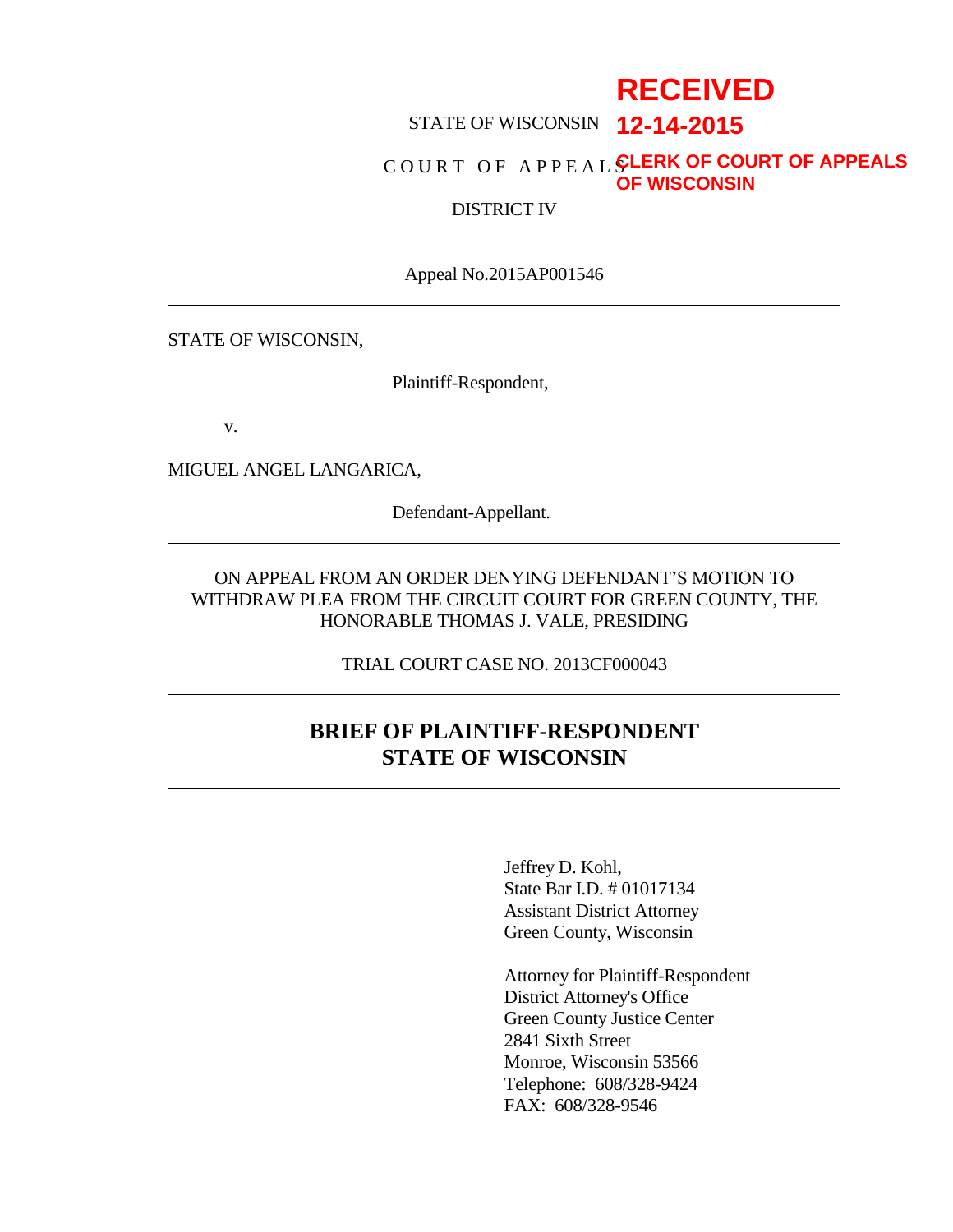#### TABLE OF CONTENTS

*687 N.W> 2d 543* .................................... 3,6

| STATEMENT ON ORAL ARGUMENT AND PUBLICATION  1                                                                                                                                                                                           |
|-----------------------------------------------------------------------------------------------------------------------------------------------------------------------------------------------------------------------------------------|
|                                                                                                                                                                                                                                         |
|                                                                                                                                                                                                                                         |
|                                                                                                                                                                                                                                         |
|                                                                                                                                                                                                                                         |
| $\mathbf{T}$ .<br>DEFENDANT-APPELLANT DID NOT ESTABLISH MANIFEST<br>INJUSTICE WILL OCCUR ABSENT PLEA WITHDRAWAL<br>TRIAL ATTORNEY DID NOT PROVIDE<br>HIS<br>WHERE.<br>INCORRECT INFORMATION TO DEFENDANT-<br>$\mathcal{L}$<br>APPELLANT |
| II.<br>DEFENDANT-APPELLANT IS ATTEMPTING TO CAUSE<br>THF.<br>THIS COURT TO ECEED ITS ATHORITY AND DECLARE                                                                                                                               |
|                                                                                                                                                                                                                                         |

#### CASES CITED

*Padilla v. Kentucky, 559 U.S. 356 (2010)* ............ 3,6 *Larson v. City of Tomah, 193 Wis.2d 225, 532 N.W 2d 726 (1995)* ................................................ 7 *State v. Balliette,* 2011 WI 79, 336 Wis.2d 358, 805 N.W.2d 334, cert. denied, \_\_\_ U.S. \_\_\_, 132 S. Ct. 825 (2011) ............................................... 6 *State v. Birtz,* 68 Wis.2d 389, 228 N.W. 2d 351 (1975)..5 *State v. Bollig, 2000 WI 6, 232 Wis.2d 561, 605 N.W. 2d 199* ................................................... 5 *State v. Brown, 2004 WI App 179, 276 Wis.2d 559,*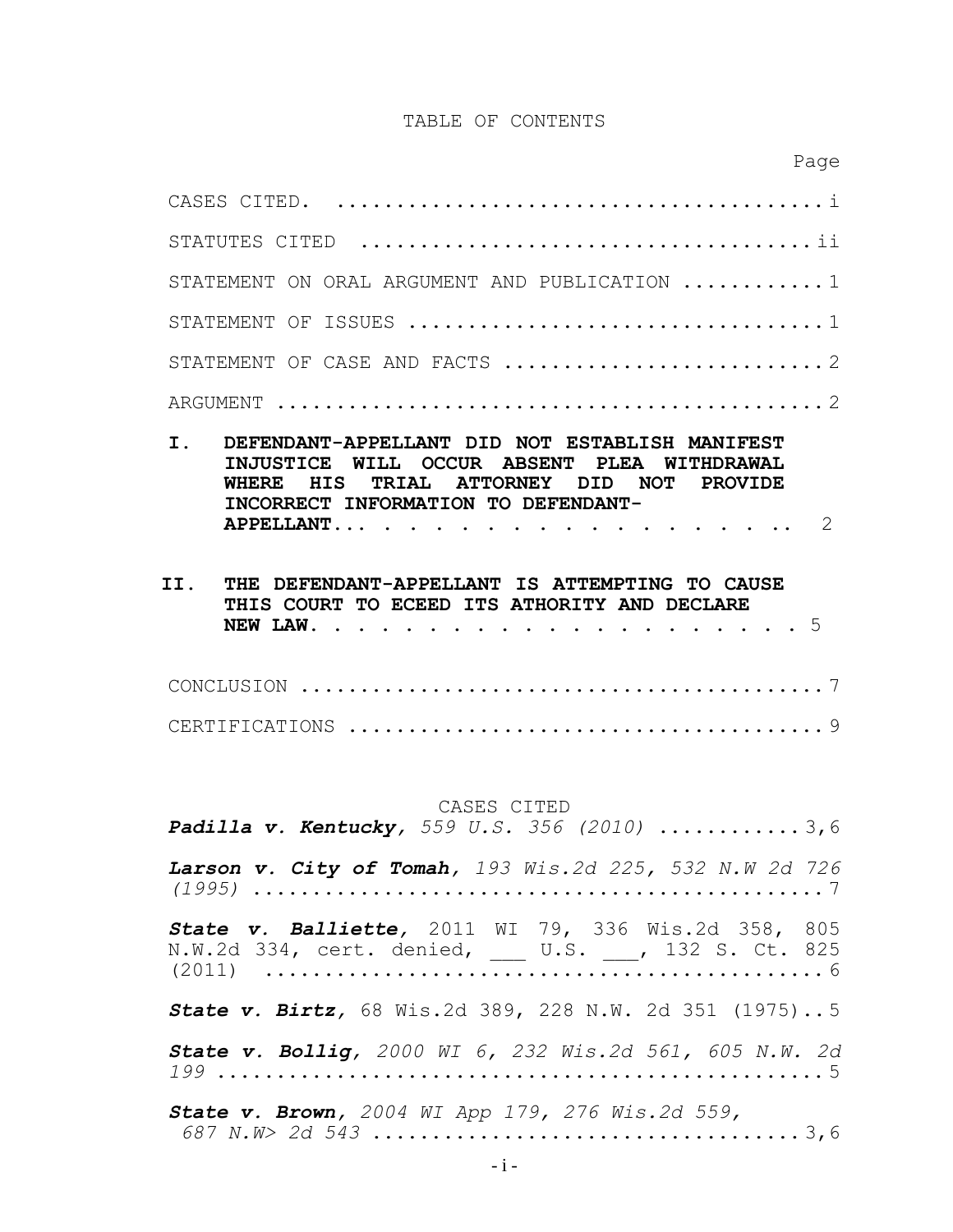*State v. Burton,* 2013 WI 61, 349 *Wis. 2d 1, 832 N.W.2d 611* ................................................... 6 *State v. Hanson, 2000 WI App 10, 232 Wis. 2d 291, 606 N.W. 2d 278* ........................................... 6 *State v. Merten, 2003 WI App 171, 266 Wis. 2d. 558, 668 N.W. 2d 750* ...................................... 5 *State v. Moore, 167 Wis.2d 491, 481 N.W. 2d 663 (1992).*2 *State v. Pitsch, 124 Wis.2d 628, 369 N.W.2d 711 (1985).*3 *State v. Riekkoff, 112 Wis. 2d 119, 332 N.W. 2d 744 (1983)* ............................. 4,6 *State v. Rodriguez, 221 Wis. 2d. 487, 585 N.W. 2d. 701 (Ct. App. 1998)* ..................... 4 *State v. Van Camp, 213 Wis. 2d 131, 569, N.W>2d 577 (1997)* ................................................ 2 *State v. Williquette, 180 Wis. 2d 589, 510 N.W.2d 708 (Ct. App. 1993)* ....................................... 6 **Strickland v. Washington**, 466 U.S. 668 (1984) ......... 3 *Vollmer v. Luety, 156 Wis.2d 1, 456 N.W.2d 797 (1990).7*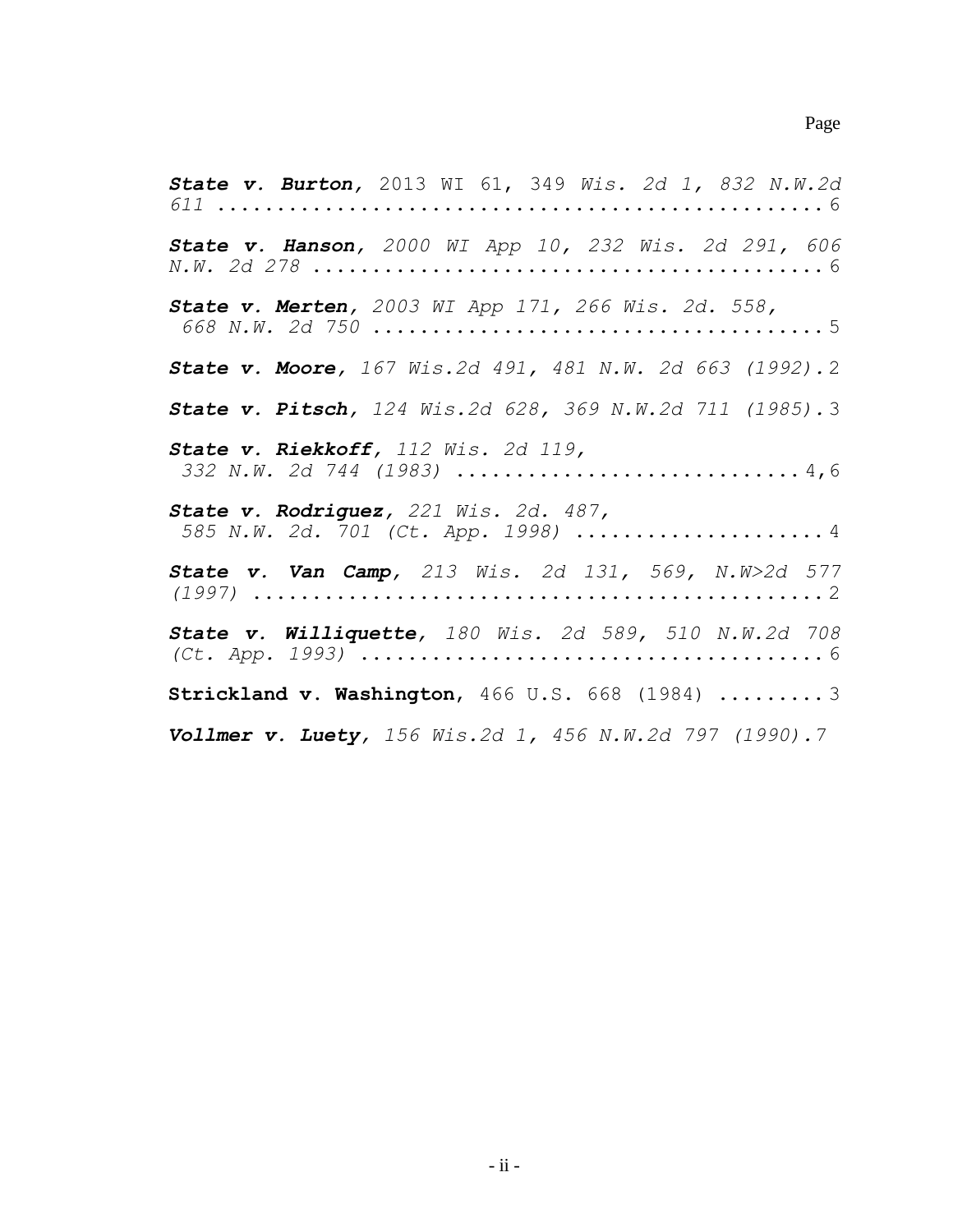#### **STATEMENT ON ORAL ARGUMENT AND PUBLICATION**

**Oral Argument.** Plaintiff-Respondent anticipates that the issues presented in this case will be fully argued in the parties' briefs. Plaintiff-Respondent considers oral argument unwarranted.

**Publication.** Plaintiff-Respondent does not believe publication is warranted because this is a single judge appeal and therefore will not be published.

# **STATEMENT OF ISSUES IN PLACE OF THAT PRESENTED BY DEFENDANT-APPELLANT**

I. DID THE TRIAL COURT ERR IN FINDING TRIAL COUNSEL WAS NOT DEFICIENT WHEN HE CORRECTLY ADVISED DEFENDANT THAT WISCONSIN LAW DID NOT REQUIRE SEX OFFENDER REGISTRATION AS A COLLATERAL COUNSEQUENCE OF THE PLEA AGREEMENT AND DID NOT ADVISE DEFENDANT OF ILLINOIS SEX OFFENDER REGISTRATION LAW?

## **ANSWERED BY THE TRIAL COURT: NO**

II. SHOULD WISCONSIN LAW BE EXPANDED TO REQUIRE TRIAL COUNSEL IN CRIMINAL CASES TO AFFIRMATIVELY ADVISE DEFENDANTS OF POTENTIAL COLLATERAL CONSEQUENCES UNDER THE LAWS OF OTHER STATES IN WHICH THEY ARE NOT LICENSED TO PRACTICE?

#### **NOT ANSWERED BY THE TRIAL COURT**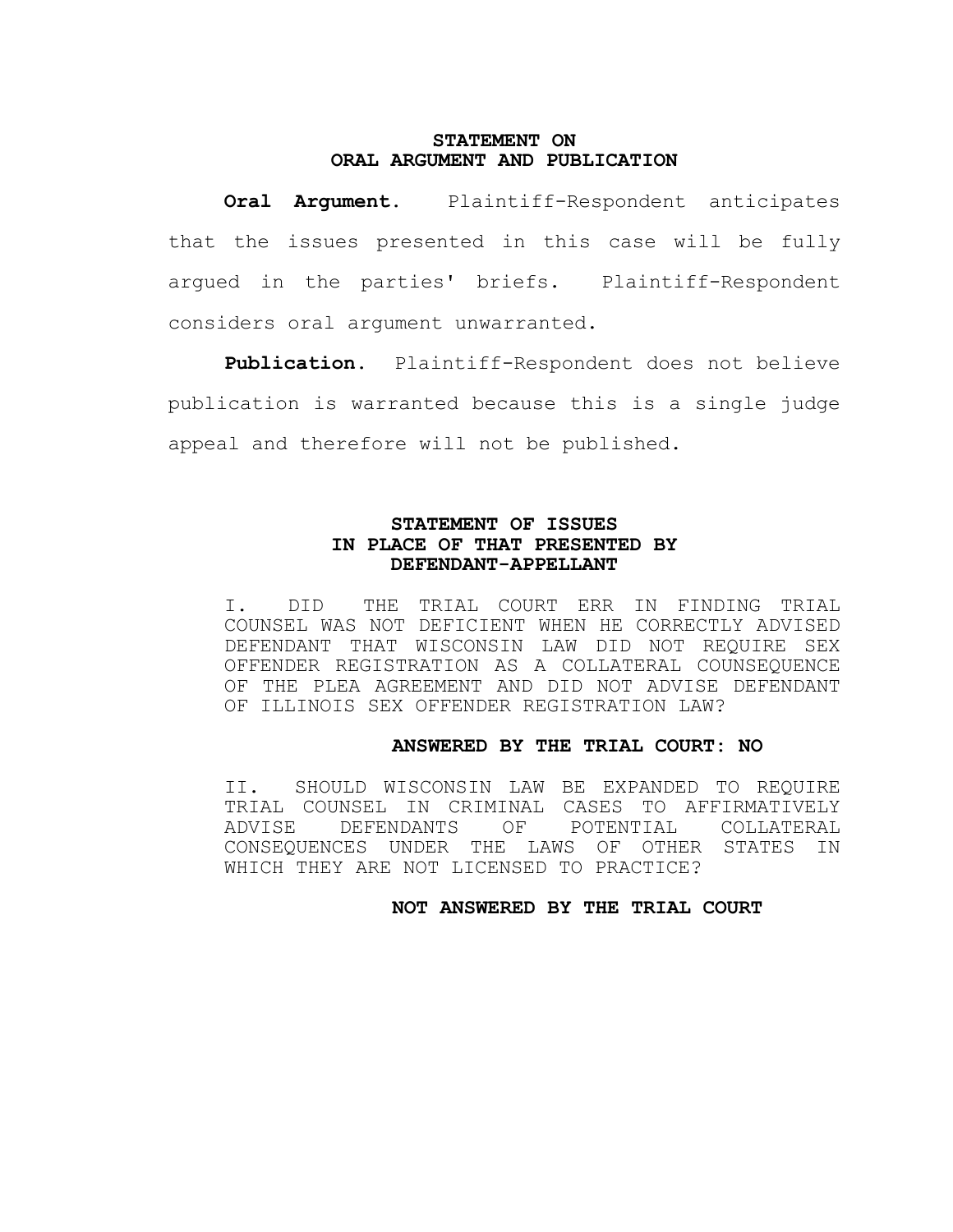## **STATEMENT OF CASE AND FACTS**

The Defendant-Appellant has set out most of the facts and statement of the case correctly, yet ignored some important facts. First, the Defendant-Appellant's trial counsel is not licensed in the State of Illinois. R:41-15; App. 7. Second, Defendant-Appellant did not think that his trial attorney's letter concerning there being no requirement for sex offender registration in Wisconsin had anything to do with Illinois requirements. R:41-20; App. 12. Thirdly, trial counsel and Defendant-Appellant never talked about any sex offender registration consequences under Illinois Law, R41-15; App. 7; R41-20; App. 12. Indeed, they never talked about Illinois law at all. R41-17; App. 9.

#### **ARGUMENT**

# **I. DEFENDANT-APPELLANT DID NOT ESTABLISH MANIFEST INJUSTICE WILL OCCUR ABSENT PLEA WITHDRAWAL WHERE HIS TRIAL ATTORNEY DID NOT PROVIDE INCORRECT INFORMATION TO DEFENDANT-APPELLANT.**

On appellate review, the issue of whether a plea was knowingly and intelligently entered presents a question of constitutional fact. *State v. Van Camp*, 213 Wis. 2d 131, 140, 569 N.W.2d 577 (1997). The Court on questions of law decides without deference to the trial court. *State v. Moore*, 167 Wis.2d 491, 495-496, 481

 $-2-$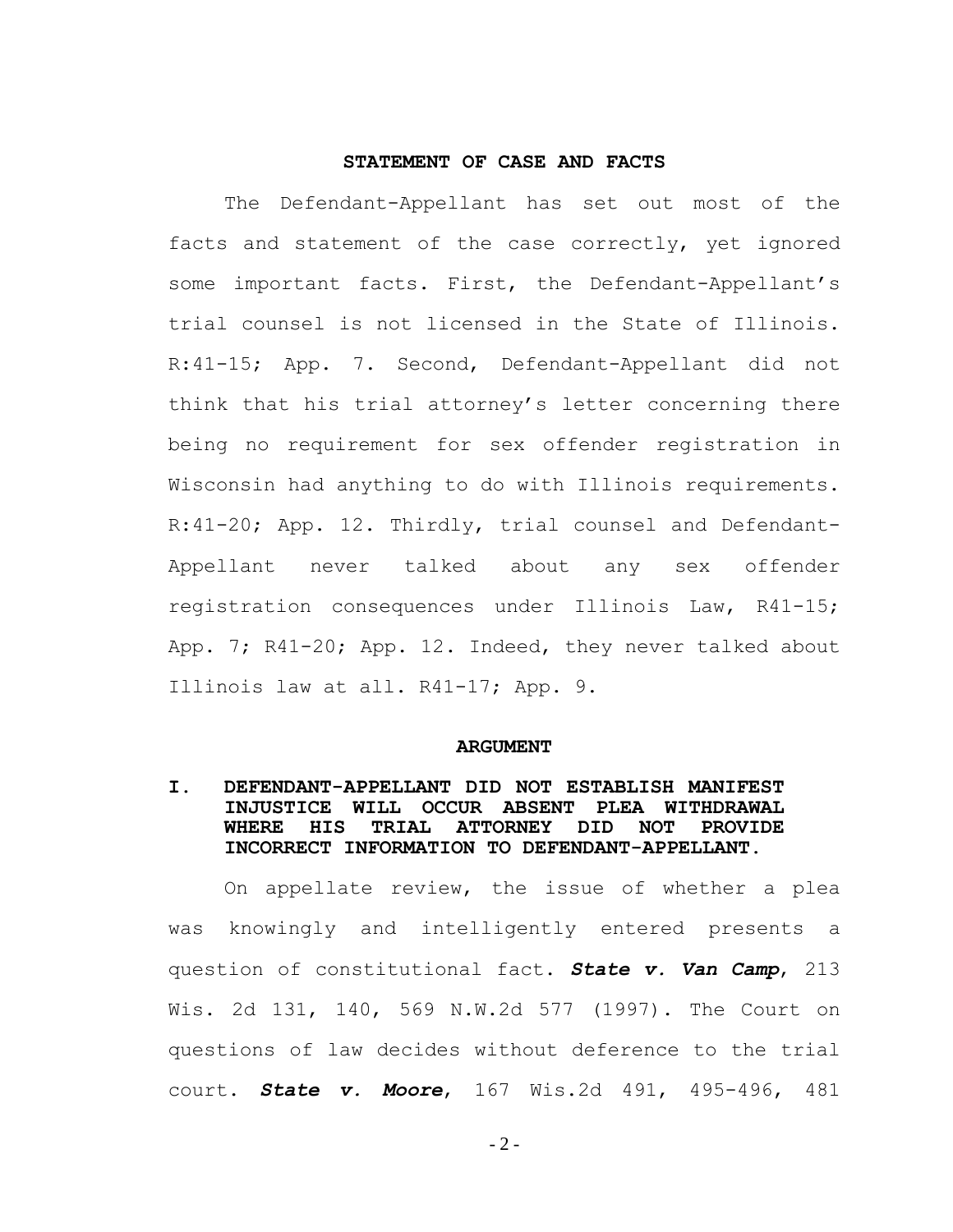N.W.2d 633, 635 (1992).

Defendant-Appellant argues that statements made by his trial counsel led to him misunderstanding the consequences of his plea. However, none of his trial counsel's statements were inaccurate. A failure of trial counsel to give affirmative advise about a potential future collateral consequence has only been ruled "necessarily linked to the practice and expectation of the legal community." for the potential deportation of non-citizens under Federal Law. *Padilla v. Kentucky*, 559 U.S. 356, 366 (2010)

To prevail on a claim of ineffective assistance of counsel, a defendant must show both (1) "That counsel's performance was deficient" and (2) "the deficient performance prejudiced the defense." *Strickland v. Washington*, 466 U.S. 668, 687 (1984); *State v. Pitsch,* 124 Wis. 2d 628, 369 N.W. 2d 711 (1985) adopting the two prong test of Strickland). Generally, the deficiency in performance must be "unreasonable under prevailing professional norms," *Strickland*, 466 U.S. at 688-689.

*Incorrectly* advising a defendant that convictions to certain charges will not lead to mandated sex offender registration when they would under Wisconsin Law could justify a plea withdrawal. See *State v. Brown* 2004 WI App 179, 276 Wis. 2d 559, 687 N.W.2d 543.

- 3 -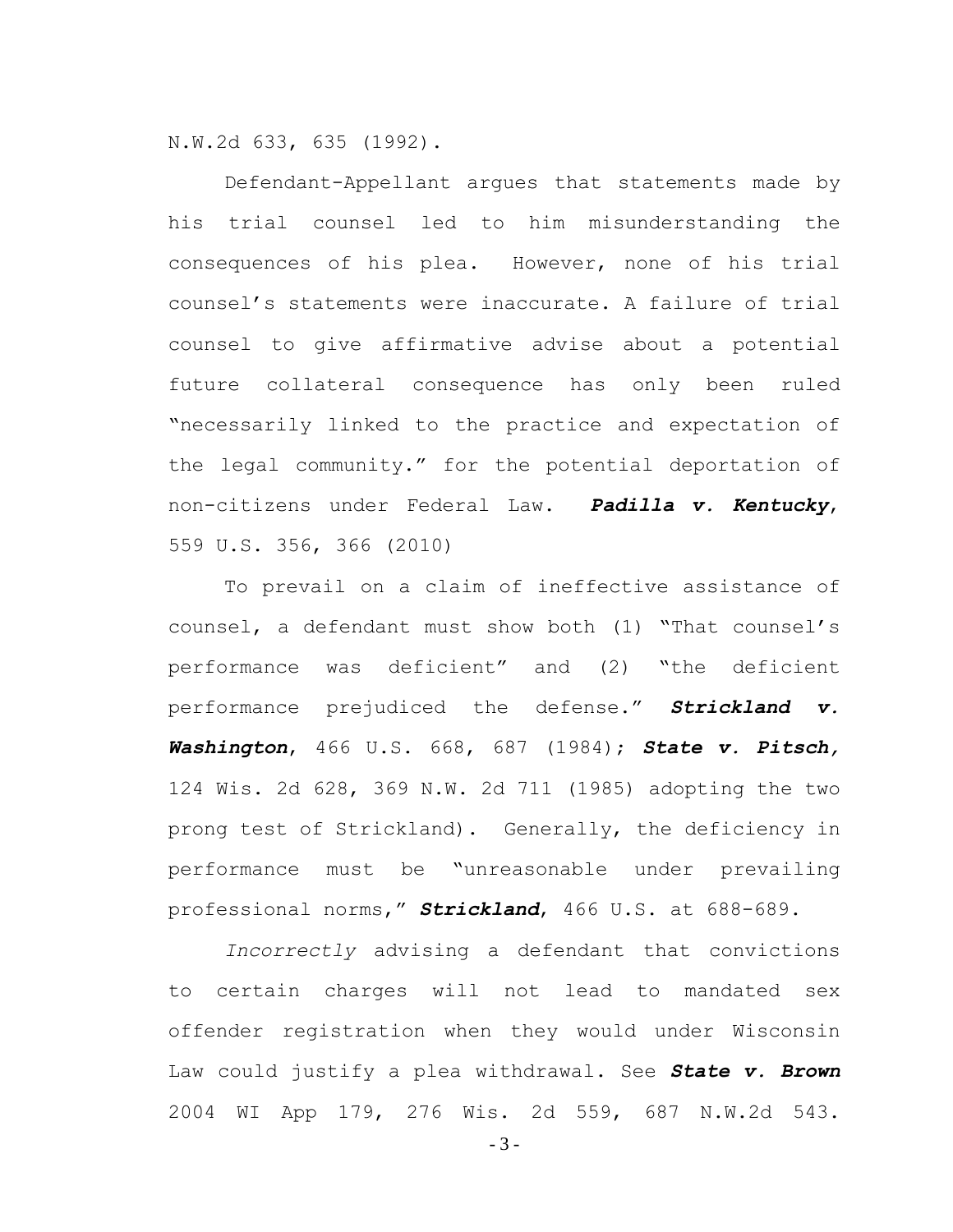Similarly, *incorrectly* advising a defendant he could enter a plea and still appeal an evidentiary ruling establishes manifest injustice. **State v. Riekkoff,** 112 Wis. 2d 119, 128, 332 N.W.2d 744 (1983). Had his trial attorney made an affirmative but incorrect statement of the law that affected the Defendant-Appellant's decision to accept the plea bargain, Defendant-Appellant would have a basis to argue a manifest injustice justifying withdrawal of the plea. But here, defendant sat on his hands, did not pursue it with his trial counsel, nor take other steps himself to investigate.

A defendant who was correctly warned in his plea colloquy of the potential of deportation if he was not a citizen, who then later claimed to have made the incorrect assumption that he was a U.S. citizen and that he therefore incorrectly judged the likelihood of his deportation following conviction for second degree sexual assault, did not establish by clear and satisfactory evidence that plea withdrawal was necessary to prevent manifest injustice. *State v. Rodriguez*, 221 Wis. 2d 487, 585 N.W. 2d 701 (Ct. App. 1998).

Similarly, defendant's self-generated mistaken belief that his parole eligibility date on a prior armed robbery sentence will not be affected by two new additional concurrent terms, this belief not engendered

- 4 -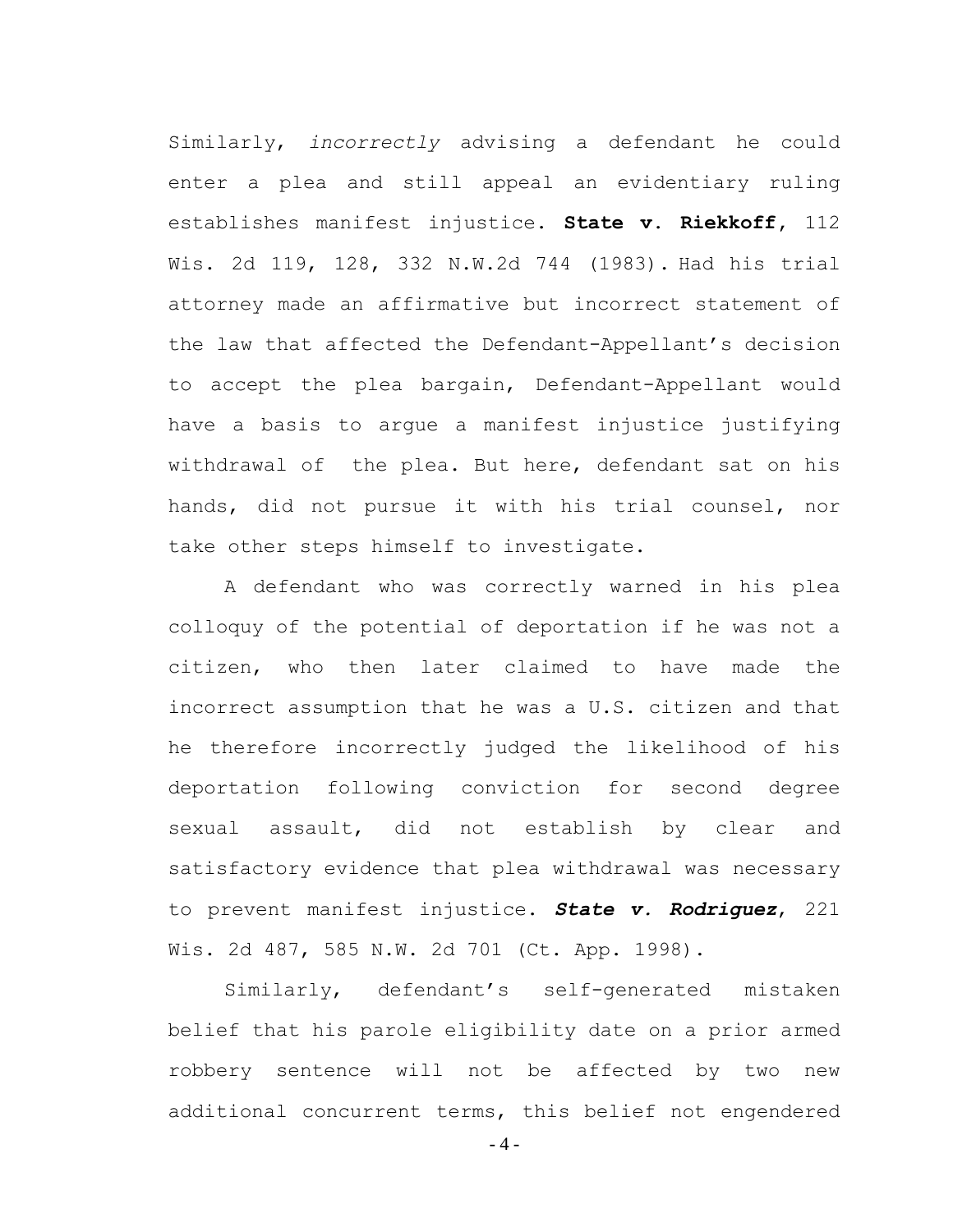by the court, the prosecutor, or his attorney, did not establish a manifest injustice. *State v. Birts*, 68 Wis. 2d 389, 228 N.W. 2d 351 (1975).

Wisconsin's sex offender registration law requirements are not punishment, and a defendant has no due process right to be advised of them at the plea by the trial court. *State v. Bollig*, 2000 WI 6, ¶ 27. 232 Wis. 2d 561, 577, 605 N.W.2d 199.

Similarly, trial courts need not warn of other collateral consequences during plea colloquies, such as potential ineligibility for Federal Health Care Programs, *State v. Merten,* 2003 WI App 171, 266 Wis.2d 588, 668 N.W.2d 750, and that conviction may be a predicate offense for later chapter 980 action, *State v. Myers,* 199 Wis.2d 391, 544 N.W.2d 609 (1996).

Thus, Defendant-Appellant has failed to establish under current law a manifest injustice as a basis for allowing withdrawal of his plea.

# **II. THE DEFENDANT-APPELLANT IS ATTEMPTING TO CAUSE THIS COURT TO ECEED ITS ATHORITY AND DECLARE NEW LAW.**

It would have perhaps been better if trial counsel for the Defendant-Appellant had told him he needed to check with an Illinois Licensed attorney about the Illinois Sex Offender Registration law requirements, or

- 5 -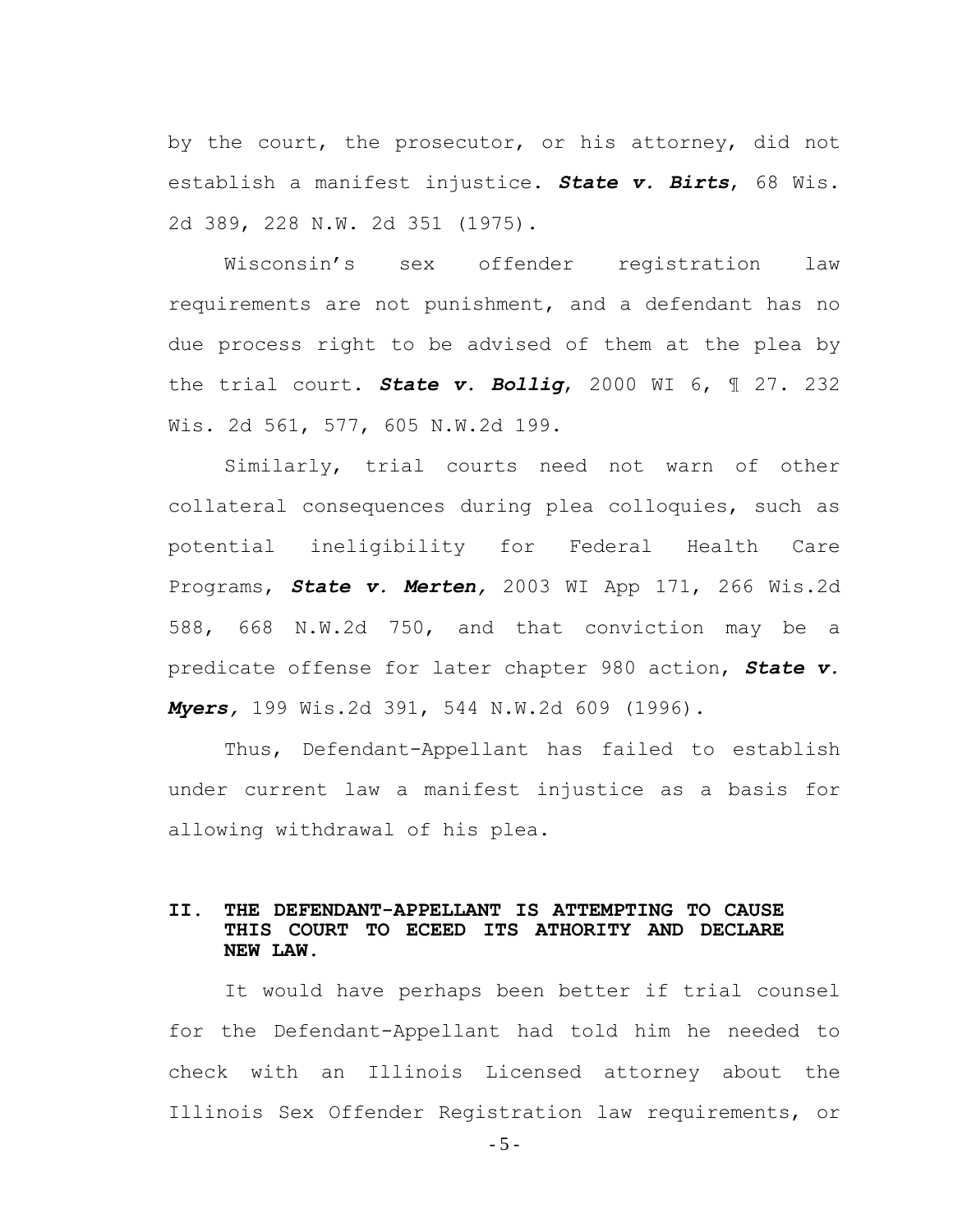otherwise discussed with Defendant-Appellant as to whether he planned to live in Wisconsin during the term of his probation, or to have his probation transferred to Illinois, but Defendant-Appellant is not entitled to the best lawyer, only an adequate one. *State v. Hanson*, 2000 WI App 10, ¶ 20, 232 Wis.2d 291, 299, 606 N.W.2d 278, and also cited there: *State v. Williquette*, 180 Wis.2d 589, 605, 510 N.W.2d 708, 713 (Ct.App.1993), aff'd, 190 Wis.2d 677, 526 N.W.2d 144 (1995). Trial counsel must have provided reasonably effective assistance by a reasonably competent attorney. *State v. Burton*, 2013 WI 61, at ¶ 29, 349 Wis.2d 1, at 29, 832 N.W.2d 611; *State v. Balliette*, 2011 WI 79, at ¶ 22 336 Wis.2d 358, at 371, 805 N.W.2d 334, cert. denied, U.S. \_\_\_\_, 132 S.Ct. 825 (2011)

But while the standard of reasonable competency requires attorneys, when they decide to advise of collateral consequences, to get it right, (*State v. Brown*, id.; *State v. Riekkoff*, id.) the standard for a reasonably competent attorney has never *required*  advising of potential collateral consequences with the exception of advice under Federal Law of the potential of deportation. *Padilla v. Kentucky*, *Id.*

Further, the standard has never placed an affirmative duty on Wisconsin attorneys to advise on

- 6 -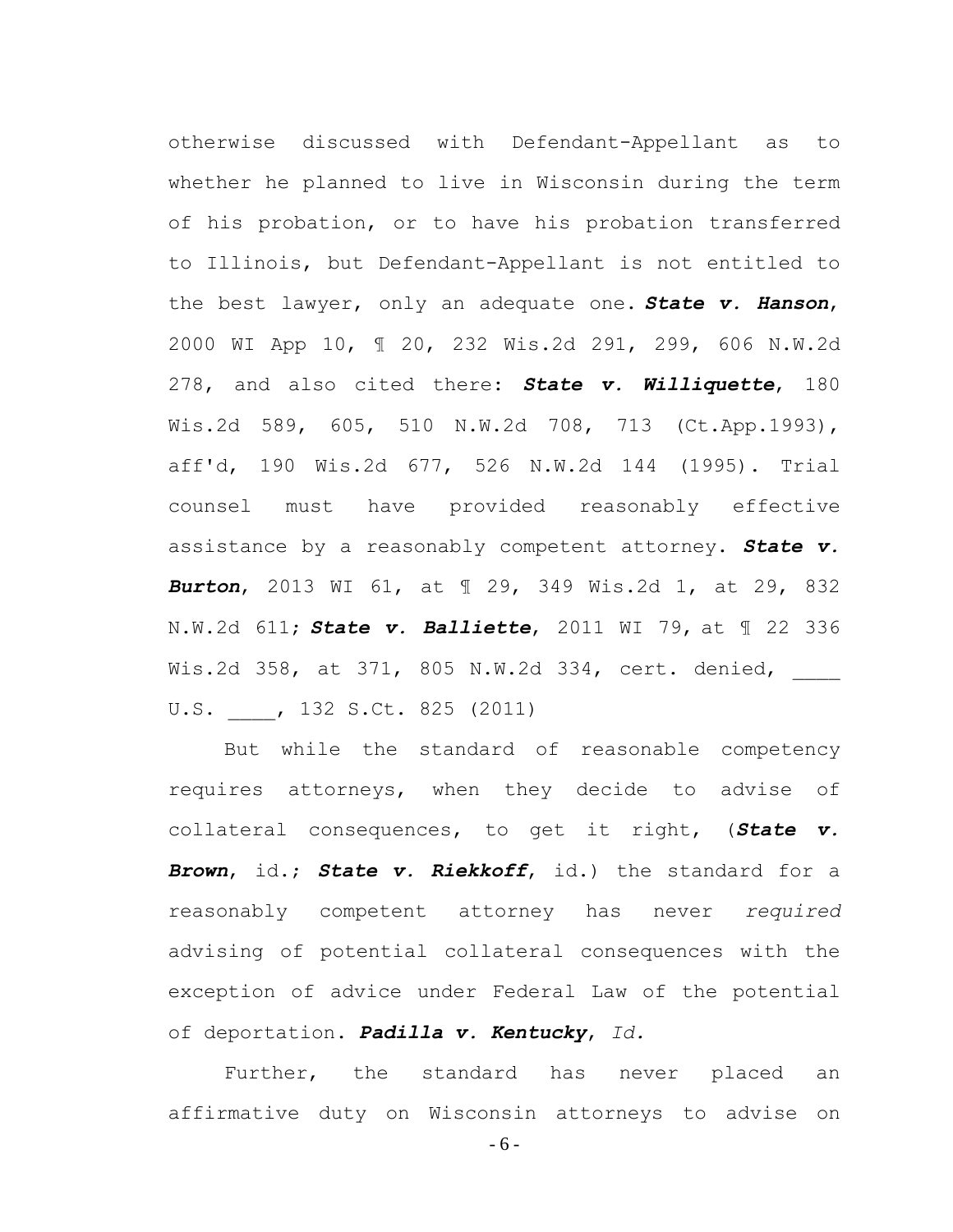another state's law where the attorneys are not licensed. If trial attorneys must warn about sex offender registry issues, then why not of potential federal firearm charges as a consequence conviction in violent domestic abuse cases, or of the potential of refusal of admission into Canada or other countries after a conviction for operating under the influence?

By seeking to place that burden on defense attorneys, counsel for Defendant-Appellant tries, under the guise of correcting an error of law, to have this court step into the place of the Supreme Court and declare new law. That is not this court's function. *Larson v. City of Tomah*, 193 Wis. 2d 225, 230, 532 N.W. 2d 726 (1995); *Vollmer v. Luety*, 156 Wis. 2d 1, 14, 456 N.W.2d 797, 803 (1990).

#### **CONCLUSION**

Defendant–Appellant has not established manifest injustice, where all of trial counsel's advice to him was correct, and Defendant-Appellant's sole ground of contention is trial counsel having provided no information concerning potential Sex Offender Registration in Illinois. Defendant-Appellant did not believe the trial counsel's letter concerning sex offender registration requirements in Wisconsin had

- 7 -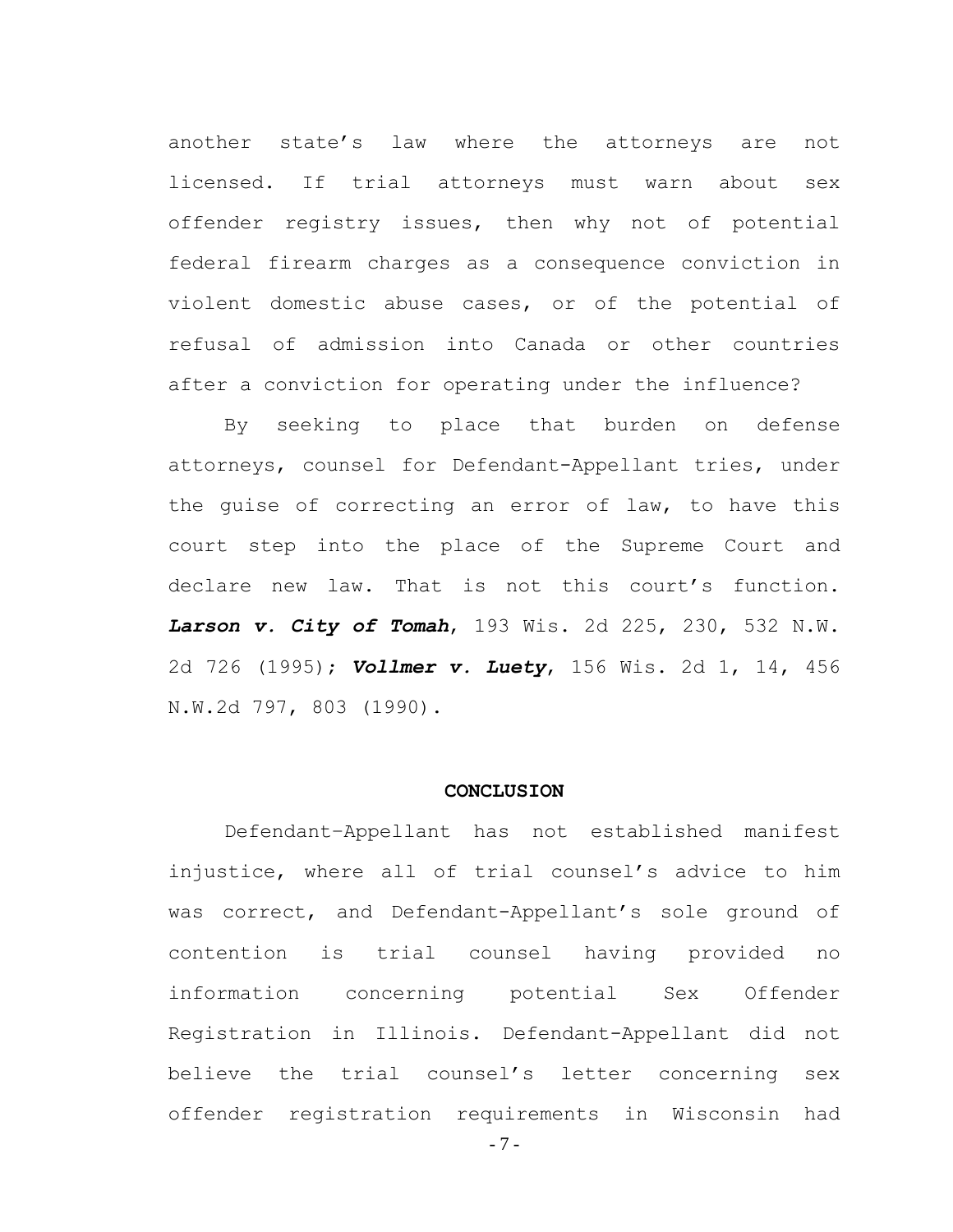anything to do with Illinois law, and he failed to inquire further himself. To place an affirmative duty on trial counsel would be an impermissible expansion of Wisconsin Law, which this Court, unlike the Supreme Court is not authorized to do, and which in any event would be bad public policy opening the door to trial counsel having to advise on numerous other collateral consequences. The trial court therefore correctly denied the defendant-appellant's motion to withdraw his plea and the court's order denying such motion should be affirmed.

Dated at Monroe, Wisconsin, December 11, 2015. Respectfully submitted,

> Jeffrey D. Kohl, State Bar I.D. # 1017134 Assistant District Attorney Green County, Wisconsin Attorney for Plaintiff-Respondent District Attorney's Office Green County Justice Center 2841 Sixth Street Monroe, Wisconsin 53566 Telephone: 608/328-9424 FAX: 608/328-9546